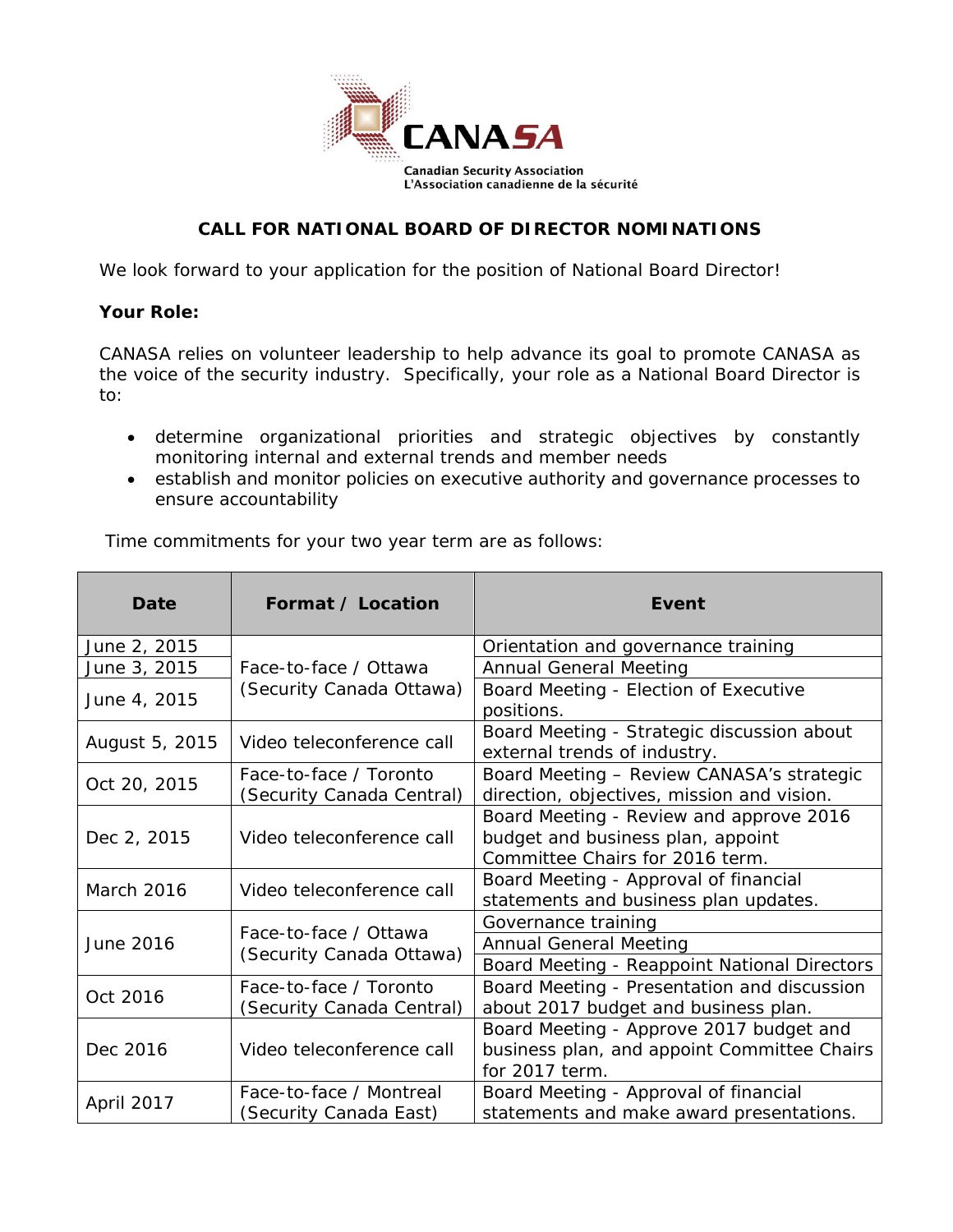#### **Nomination Process:**

The Nominating Committee is responsible for presenting a Board of Directors slate to members to ensure the Canadian Security Association (CANASA) is governed with excellence and vision and has begun the process.

At the October 21, 2014 National Board meeting, the following individuals were appointed, and have accepted the honour, of participating as members of the Nominating Committee (for a one year term):

- ▶ Karen McGee (Chair), Shaw Sabey & Associates
- > Don Budden, ADT
- > Anita Brunet, Tri-ed
- > Neil Jones, Reliance Protectron
- ▶ Robert Branchaud, Stanley Sécurité

CANASA's By-law states that these individuals may not stand for election onto the National Board (but they may be appointed).

### **Nominating Procedure:**

- a) No later than February 3, 2015, the Nominating Committee shall seek in writing to Members, the names of eligible Members to consider for possible nomination as Directors for the available positions. This notice will include an application for potential Directors.
- b) Applications to the Board of Directors must be signed by the applicant and received before March 3, 2015.
- c) The Nominating Committee shall consider all applications and the proposed slate of Directors will be circulated to all Members, no later than April 3, 2015.
- d) After the slate has been circulated, should a Member wish to stand for election for a position, they shall obtain a nomination form from CANASA. The nomination form, signed by at least five voting Members, may be submitted to the Nominating Committee within 15 days of the slate announcement.

#### **Questions?**

At any time throughout this process, you can contact Nominating Committee Chair Karen McGee by calling (604) 639-5965 or emailing nomination@canasa.org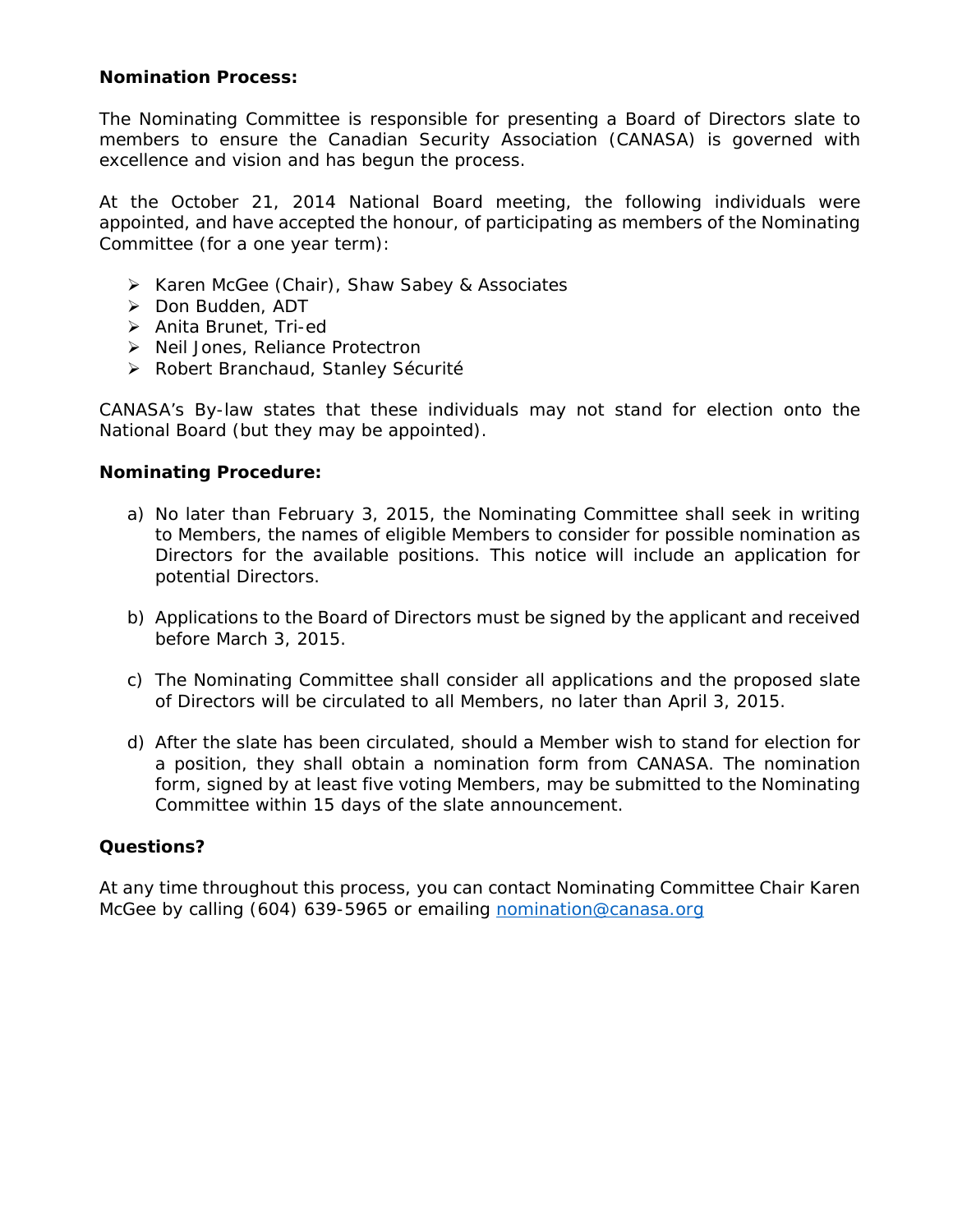

## **NATIONAL BOARD OF DIRECTOR APPLICATION**

| <b>APPLICANT NAME:</b>                                                                                                                                                                                                                                                                                                                               |  |  |
|------------------------------------------------------------------------------------------------------------------------------------------------------------------------------------------------------------------------------------------------------------------------------------------------------------------------------------------------------|--|--|
|                                                                                                                                                                                                                                                                                                                                                      |  |  |
| <b>JOB TITLE</b>                                                                                                                                                                                                                                                                                                                                     |  |  |
| <b>YEARS OF EXPERIENCE IN SECTOR:</b>                                                                                                                                                                                                                                                                                                                |  |  |
| <b>PHONE:</b><br><u> 1980 - Johann Barbara, margaret eta idazlea (h. 1980).</u>                                                                                                                                                                                                                                                                      |  |  |
| $E-MAIL:$                                                                                                                                                                                                                                                                                                                                            |  |  |
| LINKED IN ADDRESS: ________________________________                                                                                                                                                                                                                                                                                                  |  |  |
| <b>CANASA POSITION CURRENTLY APPLYING FOR:</b>                                                                                                                                                                                                                                                                                                       |  |  |
| <b>BC Representative</b><br>Alberta Representative<br>Prairie Representative (MB, SK & Thunder Bay)<br>Ontario Representative (excluding Thunder Bay)<br>Quebec Representative<br>Atlantic Representative (PEI, NS, NL, NB)<br>Monitoring Community Representative<br>Vendor Community Representative<br>Director "At large" (4 positions available) |  |  |

| <b>APPLICANT SIGNATURE:</b> |  |
|-----------------------------|--|
|-----------------------------|--|

Application must be received by Tuesday March 3rd at 5:00 p.m., EST. Email *Karen McGee, Chair of the Nominating Committee at* nomination@canasa.org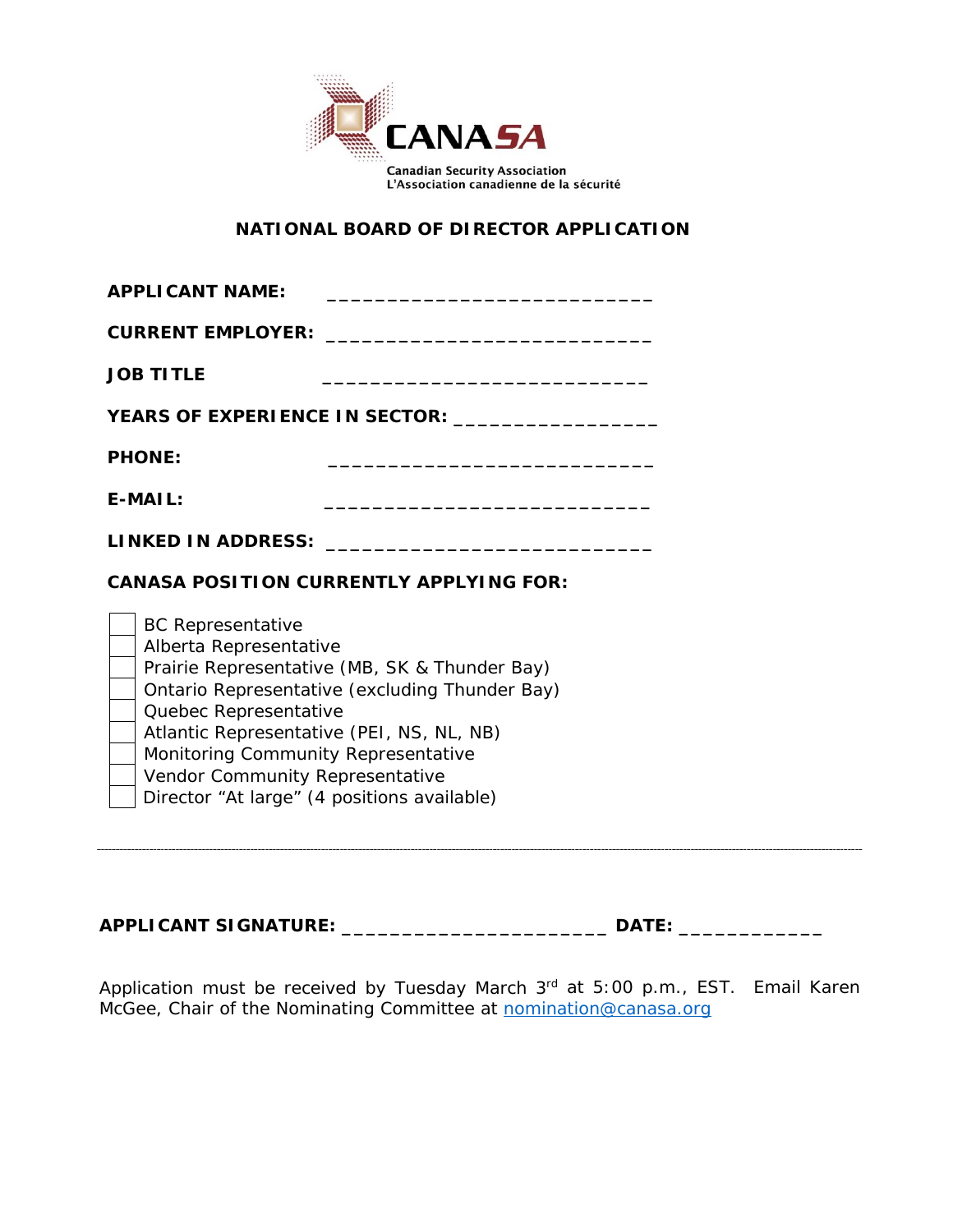

### **NATIONAL BOARD OF DIRECTOR CRITERIA**

The Nominating Committee will review the following factors when considering applicants for possible nomination as Directors on CANASA's National Board. Please rate your level of competence for each item, 5 being the highest rating.

#### **Board Core Competencies**

#### **1. Governance**

| Competency                                                          |  |  |  |
|---------------------------------------------------------------------|--|--|--|
| Demonstrates an understanding of the distinction between            |  |  |  |
| governance and management and acts appropriately in a               |  |  |  |
| governance role.                                                    |  |  |  |
| Shows a good appreciation of the Association's mission and          |  |  |  |
| strategic plan, able to evaluate and provide insight into strategic |  |  |  |
| direction.                                                          |  |  |  |
| Contributes to the achievement of the Associations objectives by    |  |  |  |
| effectively applying knowledge, experience and expertise to the     |  |  |  |
| issues confronting the Association.                                 |  |  |  |
| Provides insights into Board effectiveness and identifies           |  |  |  |
| opportunities to enhance Board application of governance models     |  |  |  |
| and theoretical frameworks.                                         |  |  |  |

## **2. Knowledge and Judgment**

| Competency                                                                                                                                                |  | 2 | З |  |
|-----------------------------------------------------------------------------------------------------------------------------------------------------------|--|---|---|--|
| Demonstrates adequate knowledge of the profession to understand<br>and question the assumptions upon which the Association's<br>business plans are based. |  |   |   |  |
| Demonstrates sufficient knowledge of financial matters to judge<br>financial indicators of the Association's performance.                                 |  |   |   |  |
| Appropriately questions data and information presented to the<br>Board for its deliberations.                                                             |  |   |   |  |
| Demonstrates an ability to identify the costs, benefits and risk<br>implications of Board decisions.                                                      |  |   |   |  |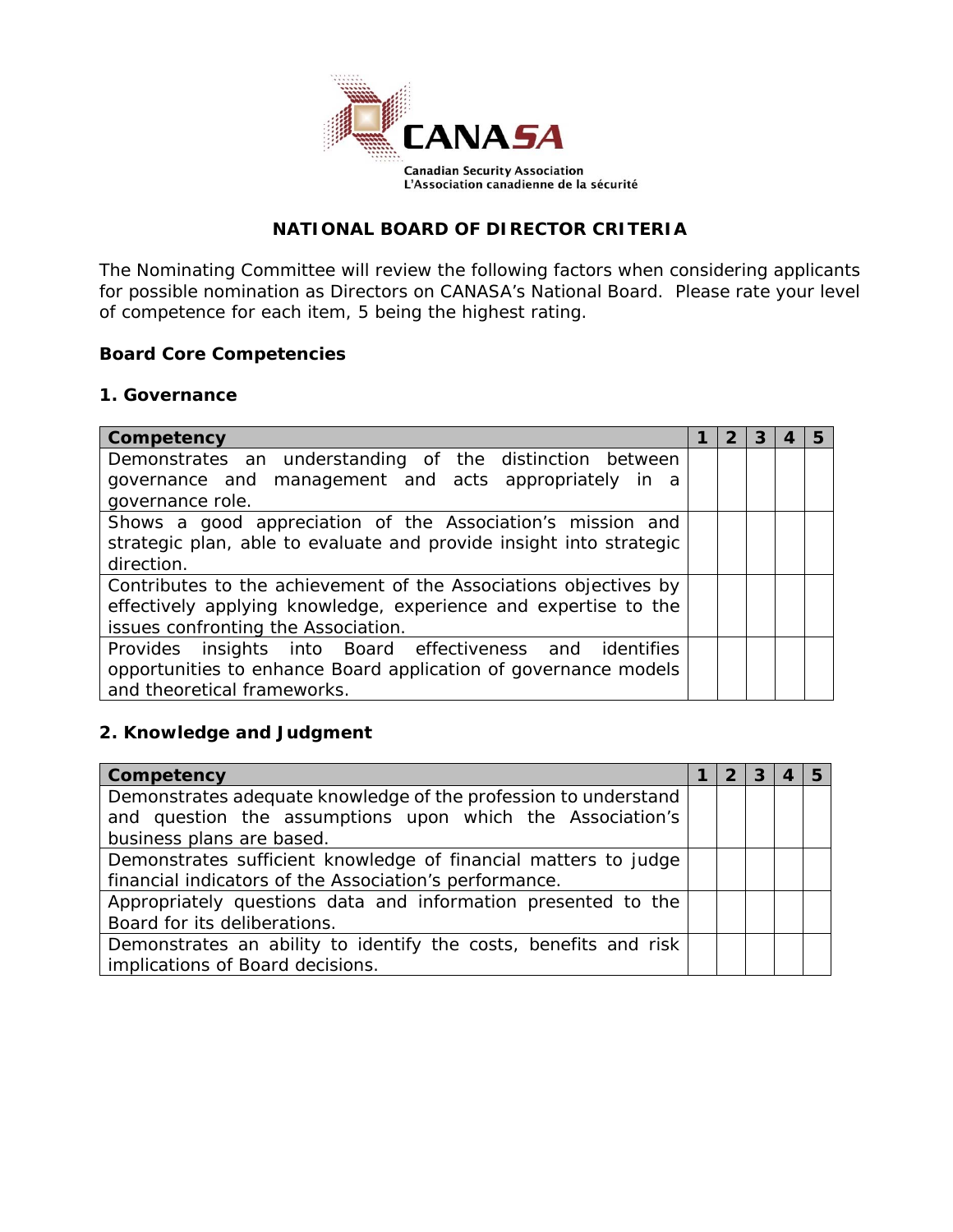## **3. Participation and Preparation**

| Competency                                                        |  |  |  |
|-------------------------------------------------------------------|--|--|--|
| Evidences diligent preparation for meetings (is prepared, knows   |  |  |  |
| material and actively participates).                              |  |  |  |
| Arrives on time, is attentive and present for the duration of all |  |  |  |
| meetings.                                                         |  |  |  |
| Available when needed, accessible and approachable.               |  |  |  |
| Accepts and volunteers for tasks and related work that furthers   |  |  |  |
| the strategic direction of the Association.                       |  |  |  |

# **4. Communication**

| Competency                                                        |  | -3 |  |
|-------------------------------------------------------------------|--|----|--|
| Respects the confidentiality of the Association's business        |  |    |  |
| information and the deliberations of the Board.                   |  |    |  |
| Contributes meaningfully and knowledgeably to Board discussions,  |  |    |  |
| providing valuable input and advice to management.                |  |    |  |
| Expresses views frankly and openly in Board meetings.             |  |    |  |
| Listens to, respects and encourages the expression of opinions by |  |    |  |
| other members.                                                    |  |    |  |

## **5. Teamwork**

| Competency                                                        |  |  |  |
|-------------------------------------------------------------------|--|--|--|
| Demonstrates a high standard of personal values and ethics and    |  |  |  |
| expects ethical behaviour by members of the Association.          |  |  |  |
| Interacts well with other Board members, staff and membership     |  |  |  |
| as appropriate.                                                   |  |  |  |
| Shows sensitivity to complex relationships that exist among       |  |  |  |
| governments, the association, special interest groups, the Board  |  |  |  |
| President and Executive Director.                                 |  |  |  |
| Understands the importance of solidarity in Board decisions, even |  |  |  |
| though the Director may not agree with the decision taken.        |  |  |  |

# **6. Overall Board Performance**

| Competency                                                          | $\mathbf{2}$ | 3 | 5 |
|---------------------------------------------------------------------|--------------|---|---|
| Makes a positive contribution to the long term viability of the     |              |   |   |
| association as a professional association and the succession of the |              |   |   |
| Board.                                                              |              |   |   |
| Demonstrates an ability to assist the Board in meeting the          |              |   |   |
| strategic objectives of the association.                            |              |   |   |
| Contributes to consensus-building and decision-making by            |              |   |   |
| consensus.                                                          |              |   |   |
| Shows an understanding of and willingness to respond to             |              |   |   |
| members' needs.                                                     |              |   |   |
| Contributes to the overall effectiveness of the mission and         |              |   |   |
| preferred future of the association.                                |              |   |   |